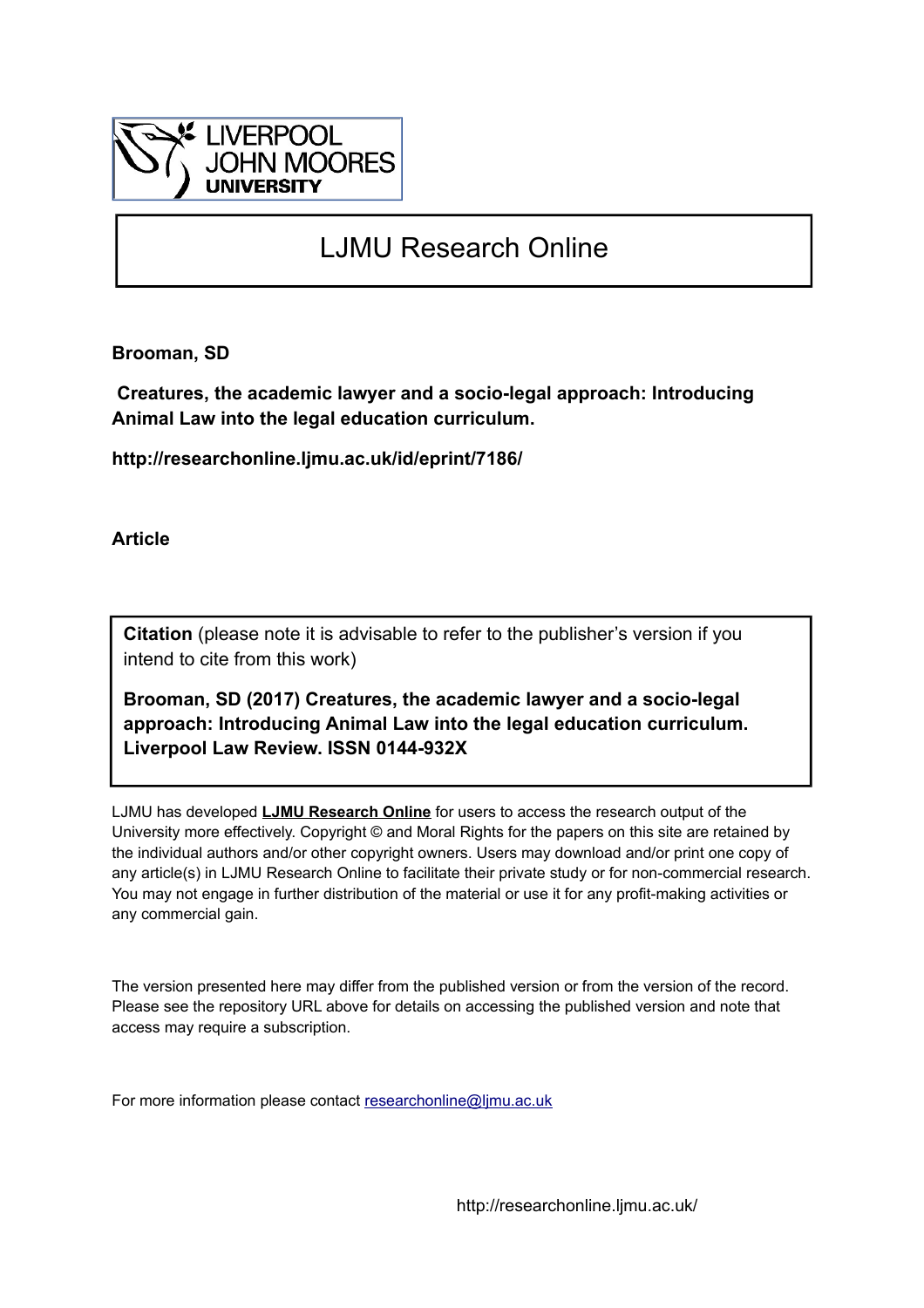Creatures, the academic lawyer and a socio-legal approach: Introducing Animal Law into the legal education curriculum.

Simon Brooman\*

Liverpool John Moores University

### Abstract

*Legal education has witnessed a significant rise in the number of Animal Law courses since 1989, especially in the United States where 164 universities have offered the subject. This article discusses the world-wide growth in provision in the context of a failure to match this impetus in the United Kingdom. It addresses how the continuing rise in the profile of legal issues relating to animals such as the failure to control the disappearance of species, links between poaching and international terrorism and the welfare of 56 billion animals slaughtered for meat worldwide have been largely ignored by the UK legal academy. Possible reasons for this are postulated including a professional realignment of UK legal education. An approach to Animal Law grounded in the methodology of socio-legal studies is discussed. It is suggested that Animal Law provides an opportunity for the UK legal academy to contribute its particular skills to the development of this new area of legal education and research. It would help move UK legal education towards a greater recognition and provision regarding the interaction of sustainable human activities, animals and the law.*

*\*Simon Brooman, Senior Lecturer in Animal Law, School of Law, Liverpool John Moores University, Redmonds Building, Brownlow Hill, Liverpool, L3 5UG*

Keywords: Animal Law, Socio-legal studies, Sustainability, Legal education, Animal law courses in the UK

1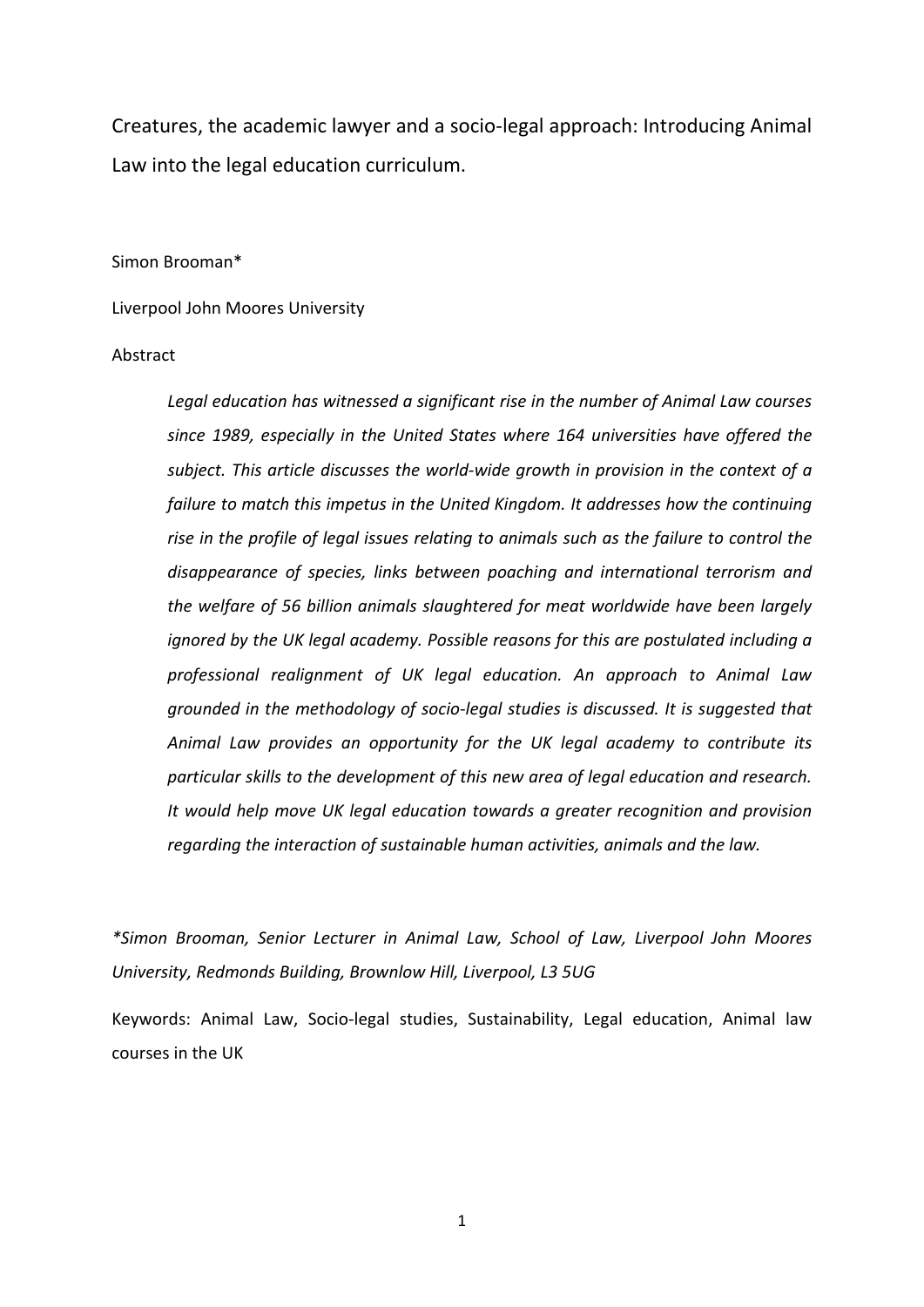### Introduction and Context

The United Kingdom has often been a pioneer in the development of laws to protect animals. For example, the Brambell Report of 1965 lead to much stronger legislative control and is widely recognised as having set the international benchmark for the treatment of farm animals.<sup>[1](#page-2-0)</sup> It is the birthplace of organisations such as the Royal Society for the Prevention of Cruelty to Animals<sup>[2](#page-2-1)</sup> and a self-proclaimed 'lover of animals'. However, does this apparent appreciation of animals extend to the legal academy?

Many philosophers have discussed the differences between the humans and non-human animals as a way of explaining what it is to be human. Plato (427-347 BC) and Aristotle (384- [3](#page-2-2)22 BC) compared humans to animals in order to explain the basis of legal systems.<sup>3</sup> The 1970s and 1980s witnessed a significant increase in the philosophical attention given to humans' interaction with other species. Writers such as Peter Singer, Tom Regan and Richard Ryder ensured that the nature of this relationship became a key feature of philosophical education and supported political decision making in developing laws relating to animals. [4](#page-2-3) As a result, it was philosophers from the academy, not lawyers, who advised the government on its changes to the regulation of animal use in experimentation in 1986.<sup>[5](#page-2-4)</sup> We see this more recently in 2017 when the European Union (EU) Energy and Environment Parliamentary Sub-Committee received evidence from 14 academic and interest group representatives in a round-table discussion on the legal implications for farm animal welfare following Brexit.<sup>[6](#page-2-5)</sup> None of these was a practicing lawyer, legal academic or EU law expert.<sup>[7](#page-2-6)</sup>

Amongst academic lawyers, it is only recently (since around 2005) that Animal Law has attracted attention as a distinctive area of study. A study by Professor Peter Sankoff in 2006- 7 suggested that the UK matched the United States in the early growth of university

<span id="page-2-0"></span><sup>&</sup>lt;sup>1</sup> "Report of the Technical Committee to enquire into the welfare of animals kept under intensive livestock husbandry systems." Chairman: Professor F. W. Rogers Brambell. Cmnd. 2836, December 3 1965. Her Majesty"s Stationery Office, London; See also "Farm Animal Welfare: Past Present and Future" (2009) Farm Animal Welfare Counci[l http://www.fao.org/fileadmin/user\\_upload/animalwelfare/ppf-report091012.pdf](http://www.fao.org/fileadmin/user_upload/animalwelfare/ppf-report091012.pdf) accessed 12th April 2017.

<span id="page-2-1"></span><sup>2</sup> S. Brooman and D. Legge, *Law Relating to Animals* (London, Cavendish Publishing, 1997) p. 43.  $3$  id, p. 6

<span id="page-2-3"></span><span id="page-2-2"></span><sup>4</sup> S. Brooman and D. Legge, *supra* n. 2, pp. 1-29.

<span id="page-2-4"></span><sup>5</sup> Animals (Scientific Procedures) Act 1986. See Brooman and Legge, supra, n.2, p. 129.

<span id="page-2-6"></span><span id="page-2-5"></span><sup>&</sup>lt;sup>6</sup> See record of discussions at [https://www.parliament.uk/business/committees/committees-a-z/lords](https://www.parliament.uk/business/committees/committees-a-z/lords-select/eu-energy-environment-subcommittee/news-parliament-2015/brexit-farm-animal-welfare-roundtable/)[select/eu-energy-environment-subcommittee/news-parliament-2015/brexit-farm-animal-welfare-roundtable/](https://www.parliament.uk/business/committees/committees-a-z/lords-select/eu-energy-environment-subcommittee/news-parliament-2015/brexit-farm-animal-welfare-roundtable/)  $<sup>7</sup>$  Although Peter Stevenson is a qualified lawyer working for Compassion in World Farming.</sup>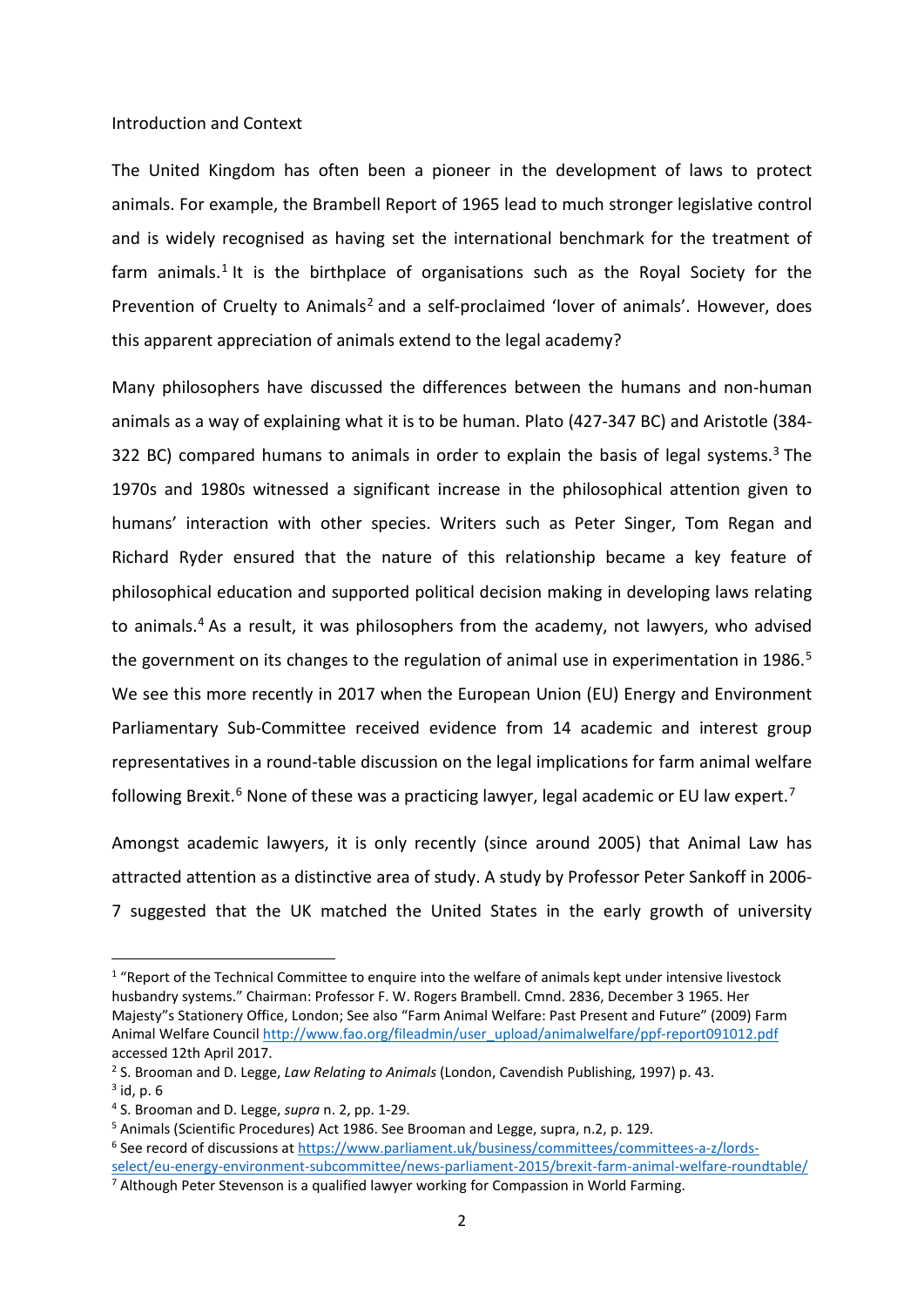provision of Animal Law in the period 1989-99. [8](#page-3-0) By 2010, the US had witnessed the emergence of more than 70 courses. By 2014, this figure had risen to 148 universities and the UK stood still.<sup>[9](#page-3-1)</sup> In 2008, the American Association of Law Schools approved the creation of an Animal Law section to help develop a coherent methodology and dialogue for this diverse area of study.[10](#page-3-2) Of Australia's 27 Law schools, 12 offered a course in Animal Law by 2013.<sup>[11](#page-3-3)</sup> Brazil also has a significant number of Animal Law courses as do many other countries.[12](#page-3-4)

A comprehensive study of LLB courses was undertaken (August/September 2017) in order to ascertain an up-to–date figure for Animal Law course/modules in the UK. The on-line details of every single-honours LLB course in the UK listed in unistats.com was examined, particularly in relation to option module provision in years two and three:

Number of United Kingdom LLB courses investigated for Animal Law or similar provision: 109

Number of Animal Law or Animal Welfare modules being delivered in 2017: Five. These are the University of Aberdeen (Animal Welfare Law), University of Essex (Animal Welfare and Wildlife Law), University of Northumbria (Animal Law), Liverpool John Moores University (Animal Welfare Law) and the University of Lincoln (Animal Law and Ethics).

In addition, the on-line detail of Environmental Law modules offered on those 109 UK LLBs (22) was examined to identify whether there is mention of the word 'animal' or 'animal law'. Only one LLB Environmental Law option module offered by the Queen Mary University of London has any content related to Animal Law (Whaling). As for the others, it is likely that any Animal Law content in those modules is very limited or absent. In addition, the LLB offered by the School of Oriental Studies in London offers a Law and Nature module that mentions areas relating to endangered species. The University of Surrey LLB offers an

<span id="page-3-0"></span> <sup>8</sup> P. Sankoff, "Charting the Growth of Animal Law in Education" (2008) 4 *J. of Animal Law* 105, p. 121.

<span id="page-3-1"></span><sup>9</sup> R. DeMeo and G. Morton, "Animal Law in Florida: Here and Now" (2014) 88:9 *The Florida Bar Journal* 8.

<span id="page-3-2"></span><sup>10</sup> M. Senatori and P. Frasch, "The Future of Animal Law: Moving Beyond Preaching to the Choir" (2010) 60:2 *J. of Legal Education* 209, p. 211.

<span id="page-3-3"></span><sup>&</sup>lt;sup>11</sup> N. James and R. James, "Teaching Animal Law Best Practices", University of Tasmania, Australia, Conference on Animal Law, January 2013, see [http://www.utas.edu.au/law/research/utas-animal-law](http://www.utas.edu.au/law/research/utas-animal-law-conference/schedule)[conference/schedule](http://www.utas.edu.au/law/research/utas-animal-law-conference/schedule) Accessed 14 April 2017.

<span id="page-3-4"></span><sup>12</sup> Tagore Trajano de Almeida Silva, "Origins and Development of Teaching Animal Law in Brazil" (2014) 31:2 *Pace Environmental Law Review* 501.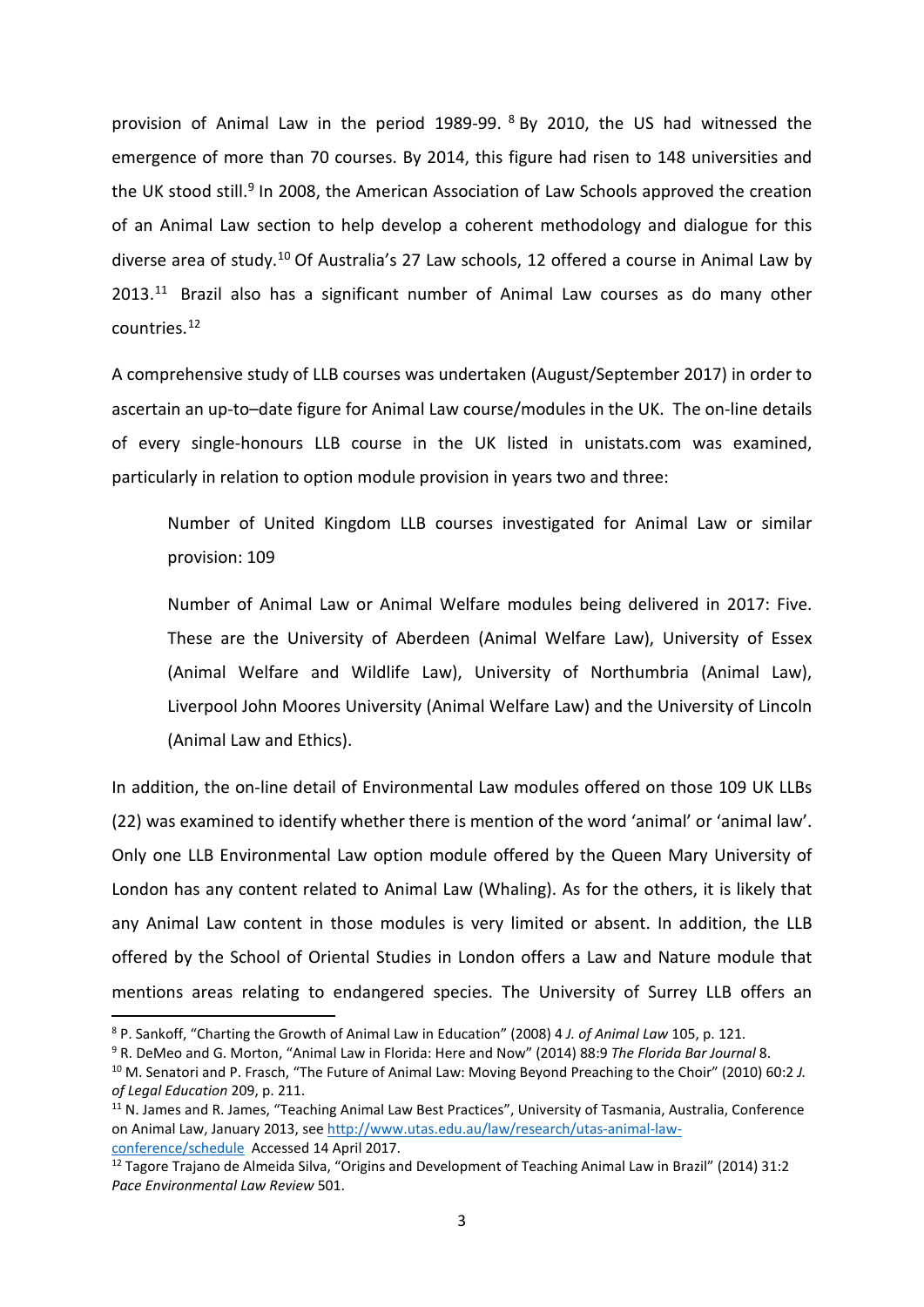Environmental Law in Action module which mentions the protection of wildlife as one of its areas of study.

It is concluded that Animal Law provision in UK Law Schools has remained static for a number of years. This appears to be a problem common to a number of applied law subjects offered which are on the fringes of LLB provision and heavily influenced by socio-legal studies. These include Cultural Legal Studies, Social Welfare Law, Law and the Human Body, Law, Literature and Film, Gender and the Law, Religion, Law and Society, Terrorism and the Law, Women and Law and many others. None of these has managed to gain a foothold in more than a handful of universities although specific numbers were not gathered in this study – the only exception is Environmental Law which appears on 24 of the 109 LLBs offered in the UK. It appears that Animal Law is subject to the same limiting effects experienced by many other applied socio-legal subjects. They are taught by 'enthusiasts' and their modules tend to move between universities with the staff who teach them. This contrasts with the success of Animal Law in other countries where academics consider it to have a particular moral and philosophical importance.

Some writers discuss laws relating to animals in a manner that places Animal Law as a sub-category of Environmental Law.<sup>[13](#page-4-0)</sup> However, this article takes the epistemological position that, although it is related to Environmental Law, Animal Law is a distinct area which should be considered as a 'sister' subject, not 'sub-category' of Environmental Law. Although animals exist *within* the environment, animal sentience gives rise to a new set of parameters deserving of consideration in addition to the protection of habitats.<sup>[14](#page-4-1)</sup> There is no evidence to support the contention that animal sentience and the potential for suffering can be addressed by considering them only as part of the environment.<sup>[15](#page-4-2)</sup> On the contrary, there are many contributions suggesting the opposite.<sup>[16](#page-4-3)</sup>

This article discusses what Animal Law can add to legal education and what motivated the creation of one particular Animal Law course at undergraduate level. It details the sociolegal approach that was adopted as opposed to the doctrinal approach that seemed to be

<span id="page-4-0"></span><sup>&</sup>lt;sup>13</sup> J. McEldowney and S. Mceldowney, "Science and Environmental Law: Collaboration across the Double Helix" (2011) 13: 3 *Env L Rev* 169, p. 187.

<span id="page-4-1"></span><sup>14</sup> S. Brooman and D. Legge, *supra* n. 2, p. 23.

<span id="page-4-2"></span><sup>15</sup> S. Brooman and D. Legge, *supra* n. 2, pp. 31-69

<span id="page-4-3"></span><sup>16</sup> G. Francione, *Rain Without Thunder: The Ideology of the Animal Rights Movement* (Philadelphia: Temple University Press, 1996) pp. 127-34.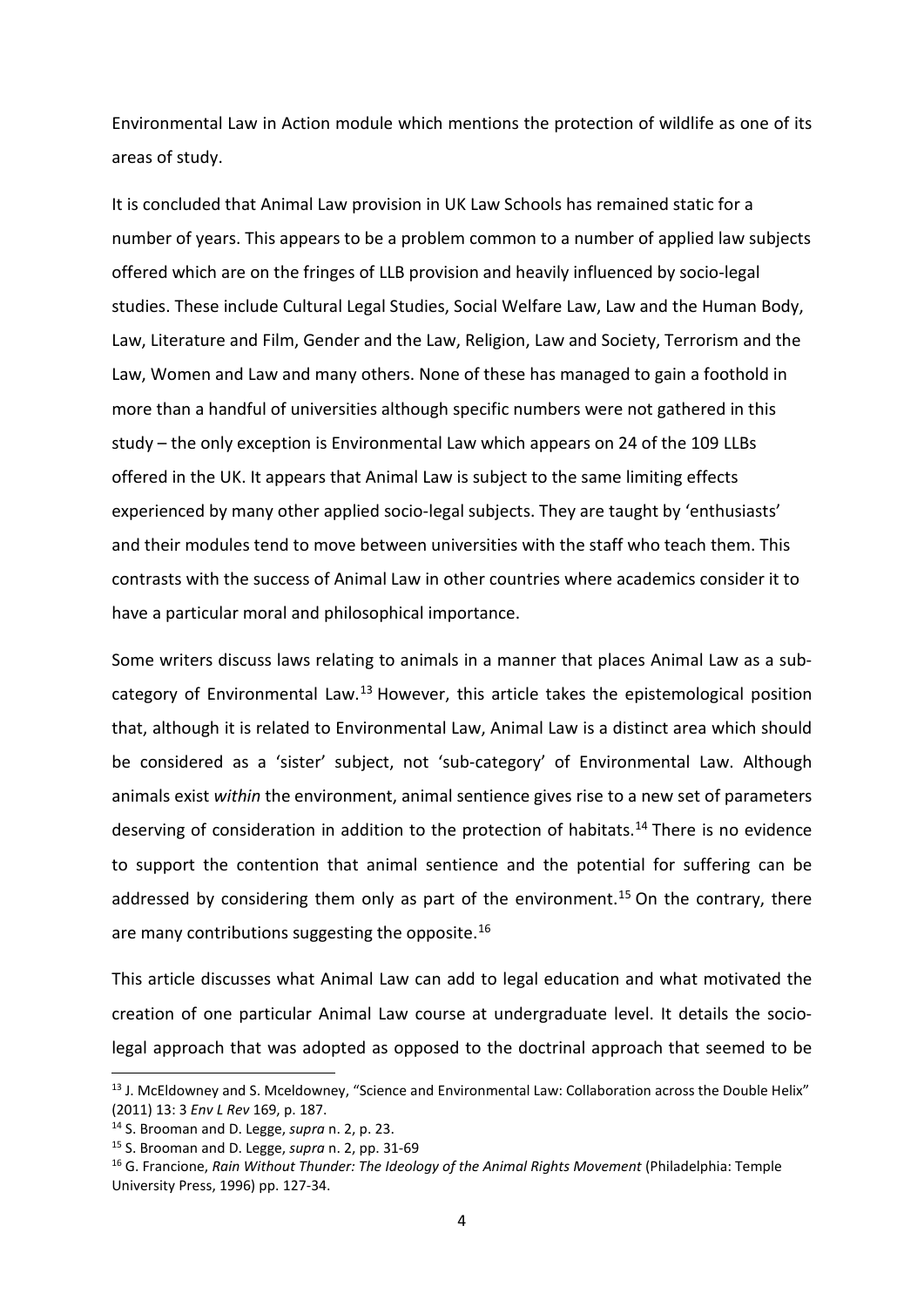favoured in existing textbooks. It should be noted that there are other discussions taking place in the literature such as the link between Animal Law and feminist legal studies – but space does not allow for all of these to be unpicked here. The reader should be aware that a number of conversations are taking place to address the theoretical positioning of Animal Law. $17$ 

The intention here is to make the case as to why law teachers might design and deliver a curriculum in Animal Law and how they might select an appropriate methodology to do so. The extant factors hampering the development of Animal Law in the UK need mentioning as the impact of the Legal Education Training Review (LETR) is yet to play itself out at the time of writing (September 2017). The full implications for legal education and socio-legal studies are yet to be realised. Anecdotal evidence suggests that some universities are placing practice-based subjects within the traditional law degree. The implications for applied legal studies option modules may be serious as requirements of the new Solicitors Qualifying Exam (SQE) emerge from the LETR. However, for the purposes of this article the assumption is made that socio-legal studies are not about to become extinct and the law degree will retain a purpose and identity other than to service the requirements of the solicitors' profession.

The focus of this paper is whether a philosophical, scientific and historical context to the study of Animal Law make this an interesting area to introduce into more law schools. The answer emphasises an Animal Law curriculum grounded in socio-legal methodology to help encourage deep learning in this growing area of study. A limitation of this paper is that it does not provide details regarding the research opportunities and external links that could be exploited by staff. That may become apparent to the reader and will hopefully emerge in future Animal Law literature.

The international momentum of Animal Law

<span id="page-5-0"></span> <sup>17</sup> S. Armstrong and R. Boltzer, *The Animal Ethics Reader* (London: Routledge, 2008).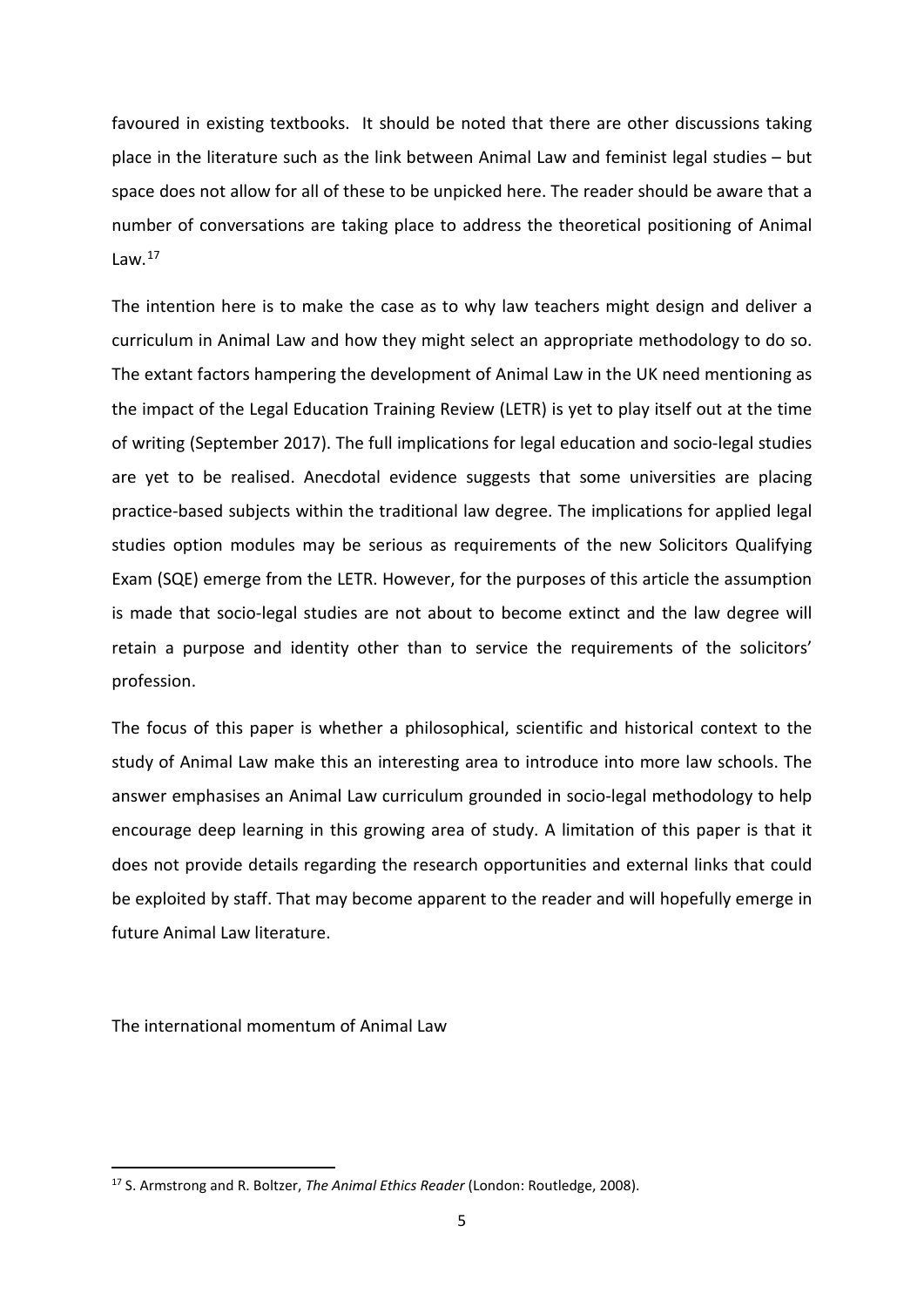The limited number of Animal Law courses in the UK may be due to a similar effect encountered in the development of Environmental Law.<sup>[18](#page-6-0)</sup> This area is suitable to compare with Animal Law because of the connections between the two subjects. Both have fringe status in UK law schools as well as connections through their exploration of the relationship between law and the natural world. Environmental Law is a useful subject with which to compare Animal Law because of its synchronous green credentials.

Law relating to animals appears in mainstream law subjects that form part of a traditional package of legal study. For example, the status of animals as property sees them largely dealt with as chattels, an approach which was passed down from the Ancient Greeks, via the Romans and religious teaching in the Middle Ages.<sup>[19](#page-6-1)</sup> However, these connections are relatively minor in light of the continuing development of areas of international and national interest to the researcher and student of Animal Law, as these examples show:

- More than 115.5 Million animals used world-wide in experimentation<sup>[20](#page-6-2)</sup>
- Growing evidence of the use of trade in endangered species to fund terrorist activities<sup>[21](#page-6-3)</sup>
- 56 billion animals slaughtered for food across the globe each year<sup>22</sup>
- National-level conflicts between wildlife protection and human activities e.g. badgerculling $^{23}$  $^{23}$  $^{23}$
- Discussions to re-start whaling at the International Whaling Commission<sup>[24](#page-6-6)</sup>
- Growing scientific evidence of animal suffering e.g. in religious slaughter<sup>[25](#page-6-7)</sup>
- Establishing links between animal abuse and child abuse<sup>[26](#page-6-8)</sup>

<span id="page-6-0"></span> <sup>18</sup> G. Little, "Developing environmental law scholarship: going beyond the legal space" (2016) 36:1 *Legal Stud* 48

<span id="page-6-1"></span><sup>19</sup> S. Brooman and D Legge, *supra* n. 2, pp. 50-55.

<span id="page-6-2"></span><sup>&</sup>lt;sup>20</sup> Animal Studies Repository, Humane Society of the United States,

[http://animalstudiesrepository.org/acwp\\_lab/14/](http://animalstudiesrepository.org/acwp_lab/14/) Accessed 26<sup>th</sup> January 2017.

<span id="page-6-3"></span><sup>&</sup>lt;sup>21</sup> L. Douglas and K. Alie, "High-value natural resources: linking wildlife conservation to international conflict, insecurity, and development" (2014) 171 *Biological Conservation*, 270.

<span id="page-6-4"></span><sup>&</sup>lt;sup>22</sup> Worldwatch Institute, 2016 see<http://www.worldwatch.org/node/5443> Accessed 8th March 2017

<span id="page-6-5"></span><sup>&</sup>lt;sup>23</sup> H. Jenkins, R, Woodroffe and C, Donnelly, "The Duration of the Effects of Repeated Widespread Badger Culling on Cattle Tuberculosis Following the Cessation of Culling" (2010) 5(2) PLOSone. Available online at <http://journals.plos.org/plosone/article?id=10.1371/journal.pone.0009090>

<span id="page-6-6"></span><sup>&</sup>lt;sup>24</sup> J. Smith "Evolving to Conservation?: The International Court"s Decision in the Australia/Japan Whaling Case" (2014) 45(4) *Ocean Development and International Law*, 301, pp. 303-305.

<span id="page-6-7"></span><sup>&</sup>lt;sup>25</sup> S. Brooman "In Search of the Missing Ingredient: Religious Slaughter, Incremental Failure and the Quest for the Right to Know" (2016) 6 *J. of Animal Ethics* 153.

<span id="page-6-8"></span><sup>26</sup> A. Linzey (ed) *The Link Between Animal Abuse and Human Violence* (Sussex: Sussex Academic Press, 2009).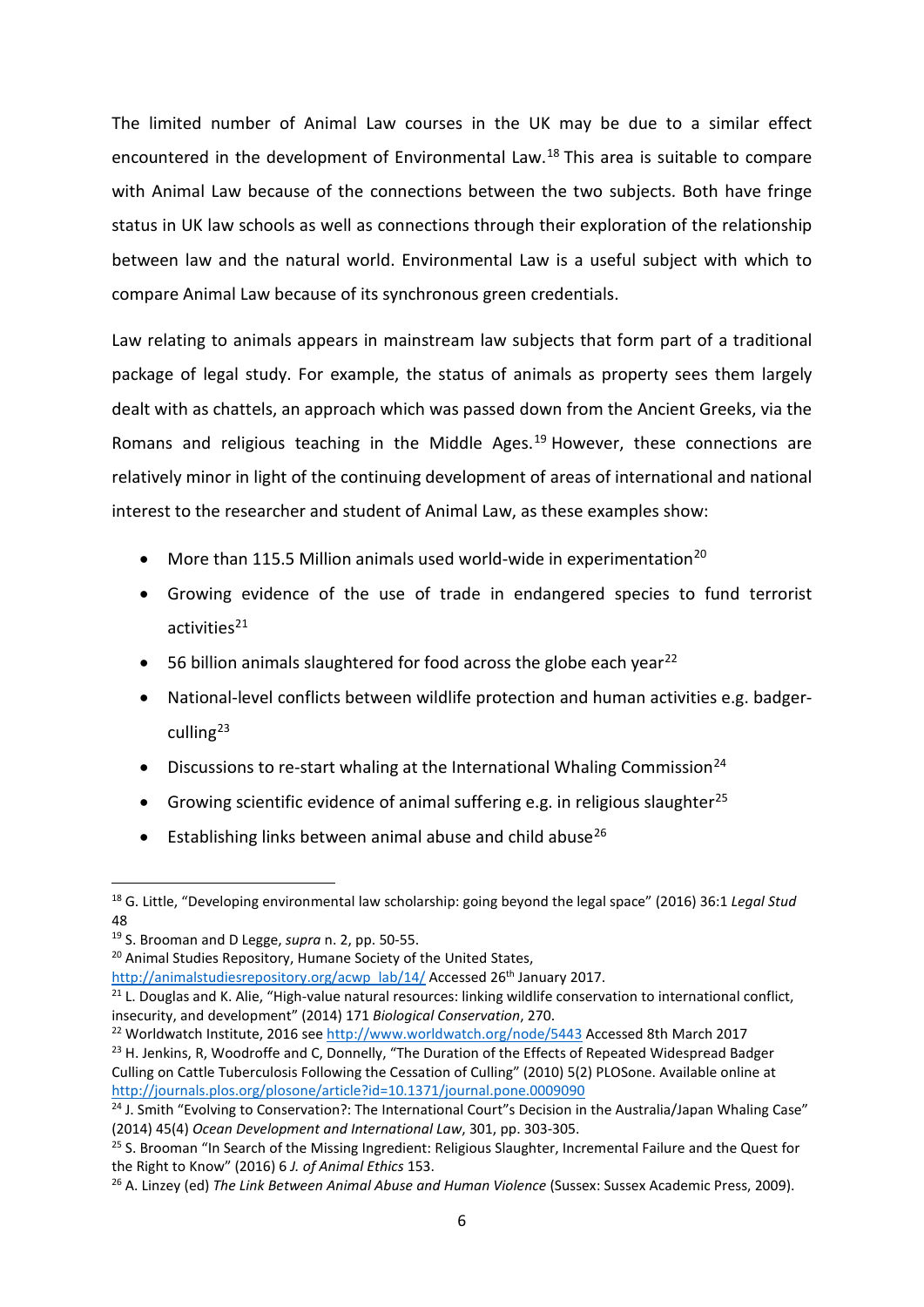• The conflict between international free trade and animal welfare<sup>[27](#page-7-0)</sup>

The United States has seen the emergence of partnerships between the profession and academia through the Animal Legal Defense Fund which advocates for the enhanced protection of animals. They attempted, unsuccessfully, to secure personhood status for chimpanzees but have other successes.<sup>[28](#page-7-1)</sup> The connection between the US legal academy and the profession is developing the potential to influence the development of law. A similar partnership is emerging in the UK through the Association of Lawyers for Animal Welfare (ALAW).

## The socio-legal context of Animal Law

The value of a socio-legal approach to law is widely recognised by a wealth of published evidence, degree programmes and professorial appointments. It is said to have originated in the United States in the 1920s and then picked up in the United Kingdom in the 1960s.<sup>[29](#page-7-2)</sup> Scholars utilising socio-legal methodology analyse law in the context of wider societal issues, perspectives and concerns. [30](#page-7-3) Socio-legal studies now has a recognised place in legal scholarship besides doctrinal research $31$  and only the boundary of socio-legal research is contested. Dermott Feenan explains how determining a precise definition of the 'socio in socio-legal studies' has been illusive for scholars. However, he recognises that one of the chief aims of socio-legal studies is to improve the basis of legal change which seems appropriate for Animal Law:

The aspiration for social improvements underpinned by legal reform is constant where humans dream of a better future. We should not limit the scope of our

<span id="page-7-0"></span><sup>&</sup>lt;sup>27</sup> S. Brooman and D. Legge "Animal Welfare vs Free Trade – Free Trade Wins: An examination of the Animal Welfare Implications of R v MAFF ex p Compassion in World Farming (1998)" (2000) 9 *Animal Welfare* 81. <sup>28</sup> Animal Legal Defense Fund see<http://aldf.org/press-room/>Accessed 12<sup>th</sup> April 2017

<span id="page-7-2"></span><span id="page-7-1"></span><sup>&</sup>lt;sup>29</sup> M. Alder and J. Simon, "Stepwise Progression: The Past, Present and Possible Future of Empirical Research on Law in the United States and the United Kingdom" (2014) 41: 2 *J. Law and Society* 173, at p. 176.

<span id="page-7-3"></span><sup>30</sup> H. Arthurs and A. Bunting, "Socio-legal Scholarship in Canada: A review of the Field" (2014) 41:4 *J. of Law and Society* 487, p.487.

<span id="page-7-4"></span><sup>31</sup> F. Cownie, F, *Legal Academics: Culture and Identities* (Oxford: Hart Publishing, 2004); A. Carline, H. Baker, (2008) "Socio-Legal Studies in Liverpool Law Schools Introduction" 29: 2 *Liverpool Law Review* 117.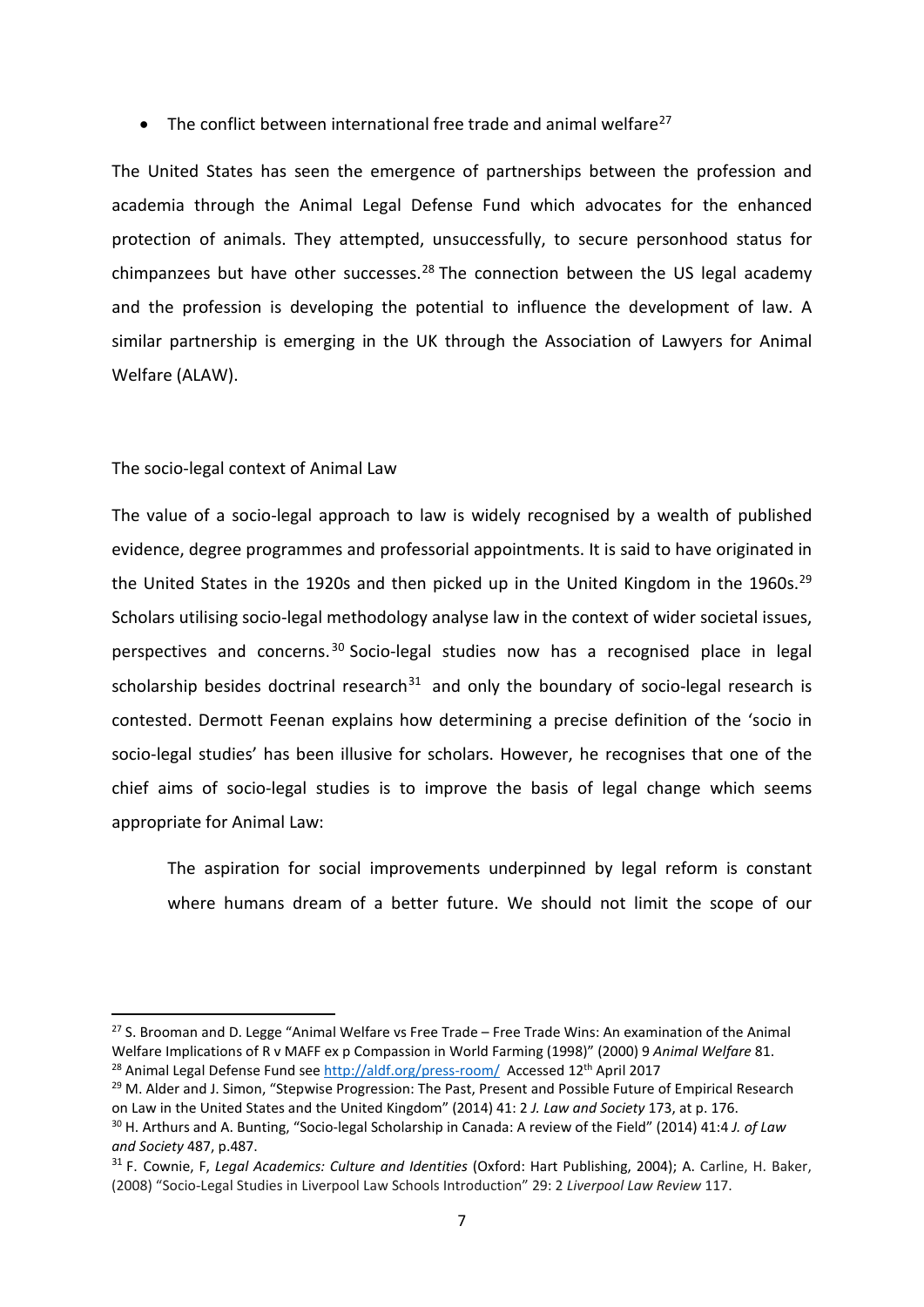imagination to that which is already known, but allow for that which is also possible.[32](#page-8-0)

In the academy, most legal scholars now recognise or refer to themselves as 'socio-legal scholars.' As Kim Economidies notes:

Legal Academics may not overtly classify their scholarship as socio-legal…yet, on the other hand, most eschew esoteric theory or pure doctrinal analysis… [and] may expose law students to a pragmatic empiricism that boils down to asking two connected socio-legal questions: 'what is the law?' and 'does it work?'[33](#page-8-1)

Many socio-legal scholars view law through the lens of other disciplines which may include, for example, history, economics, psychology, and 'even geography'.<sup>[34](#page-8-2)</sup> The advantage of such an approach is that it avoids 'decontextualisation' – law cannot be understood unless its impact in wider society and its effect on individuals is understood. [35](#page-8-3) Guth and Ashford suggest that:

'Socio-legal studies' means different things to different scholars and is probably best understood as crossing the boundaries of law in context, empirical work, social science methodologies and non-doctrinal work more broadly.<sup>[36](#page-8-4)</sup>

Therefore, applying and describing socio-legal methodology encompasses not only a description of the method of data analysis or approach to discussing knowledge but also the reasoning behind the decision to employ that method. The approach to Animal Law discussed here is under-pinned by this socio-legal methodology. The education researchbased thinking that underpinned the design of a new Animal Law curriculum was that it would stimulate students' interest in the subject, introduce a method for critical analysis and provide a curriculum for deep learning. Higher education research literature recognises

<span id="page-8-0"></span> <sup>32</sup> D. Feenan, *Exploring the "Socio" of Socio-Legal Studies* (Basingstoke: Palgrave MacMillan, 2013) 15.

<span id="page-8-2"></span><span id="page-8-1"></span><sup>33</sup> K. Economides, "Socio-legal studies in Aotearoa/New Zealand" (2014) 41: 2 *J. of Law and Society* 257, p. 259. <sup>34</sup> A. Boon, "Integrating Socio-Legal Studies into the Law Curriculum" (2012) edited by Caroline Hunter, New York: Palgrave Macmillan, (2012) 39: 4 *J. of Law and Society* 616.

<span id="page-8-3"></span><sup>35</sup> L. Charlesworth, "On Historical Contextualisation: Some Critical Socio-Legal Reflections" (2007) 1: 1 *Crimes and Misdemeanours* 1.

<span id="page-8-4"></span><sup>36</sup> J. Guth and C. Ashford, "The Legal Education and Training Review: regulating socio-legal and liberal education?" (2014) 48:1 *The Law Teacher* 5, p. 11.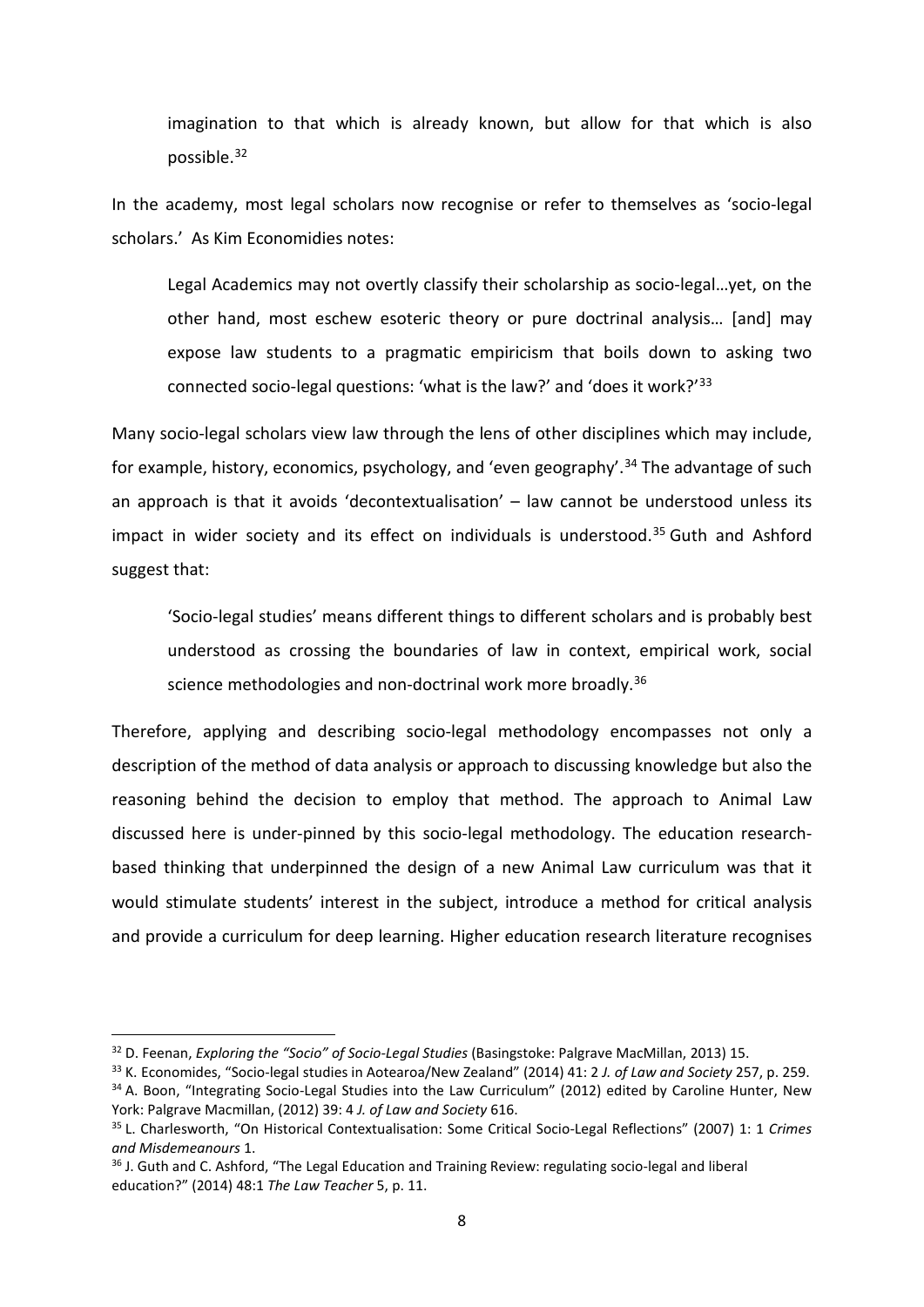that wider context often provides a thought provoking context to stimulate student learning.[37](#page-9-0)

A socio-legal curriculum for Animal Law

It is important to explain the methodology of an Animal Law curriculum to allow scholars to examine whether the approach is logical and justified.<sup>[38](#page-9-1)</sup> Fisher et al suggest that a failure to do this systematically in the case of Environmental Law was one of the reasons that delayed its development and recognition, and created confusion and reluctance to engage with the new subject.<sup>[39](#page-9-2)</sup> They also suggest that a clear methodology helps to put a new area of study on a firmer footing[.40](#page-9-3)

Four interlinked methodological considerations were addressed to design a new Animal Law curriculum at undergraduate level:

- 1. Should the subject be located in traditional doctrinal or external socio-legal methodology?
- 2. How, and where, should Animal Law research be conducted?
- 3. Which external discipline(s) might offer coherent evidence-based approach suitable for Animal Law?
- 4. What would be the best way to utilize knowledge from these disciplines to create an interesting and informative curriculum and so encourage deep learning?

An answer to the first question emerged during the first year of teaching Animal Law. Doctrinal methods failed to address a significant question raised by philosophers in the 1970s and 1980s – is the law fit for purpose? An approach, which could broadly be termed as socio-legal - i.e. looking for an external critique and appreciation of the contextual impact of laws relating to animals - appeared to be more desirable because of the limited reach of legal scholarship in the area. The rationale matched that of Matyas Bodig who notes:

<span id="page-9-0"></span><sup>&</sup>lt;sup>37</sup> M. Healey, "Developing the scholarship of Teaching in Higher education: a discipline-based approach" (2000) 19:2 *Higher Education Research and Development* 169; A. Brew "Transforming academic practice through scholarship" 2010 15: 2 *International Journal for Academic Development* 105: E. Hagstrom and O. Lindberg, "Three theses on teaching and learning in higher education" (2013) 18:2 *Teaching in Higher Education* 119; M. Tight, "Discipline and theory in higher education research" (2014) 29:1 *Research Papers in Education* 93.

<span id="page-9-1"></span><sup>&</sup>lt;sup>38</sup> E. Fisher, B. Lange, E. Scotford and C Carlarne, "Maturity and Methodology: Starting a Debate about Environmental Law Scholarship" (2009) 21(2) *J. of Environmental Law* 213.

<span id="page-9-2"></span><sup>39</sup> Fisher et al, *supra* n. 37, p. 226-7.

<span id="page-9-3"></span><sup>40</sup> Fisher et al, *supra* n. 37, p. 244.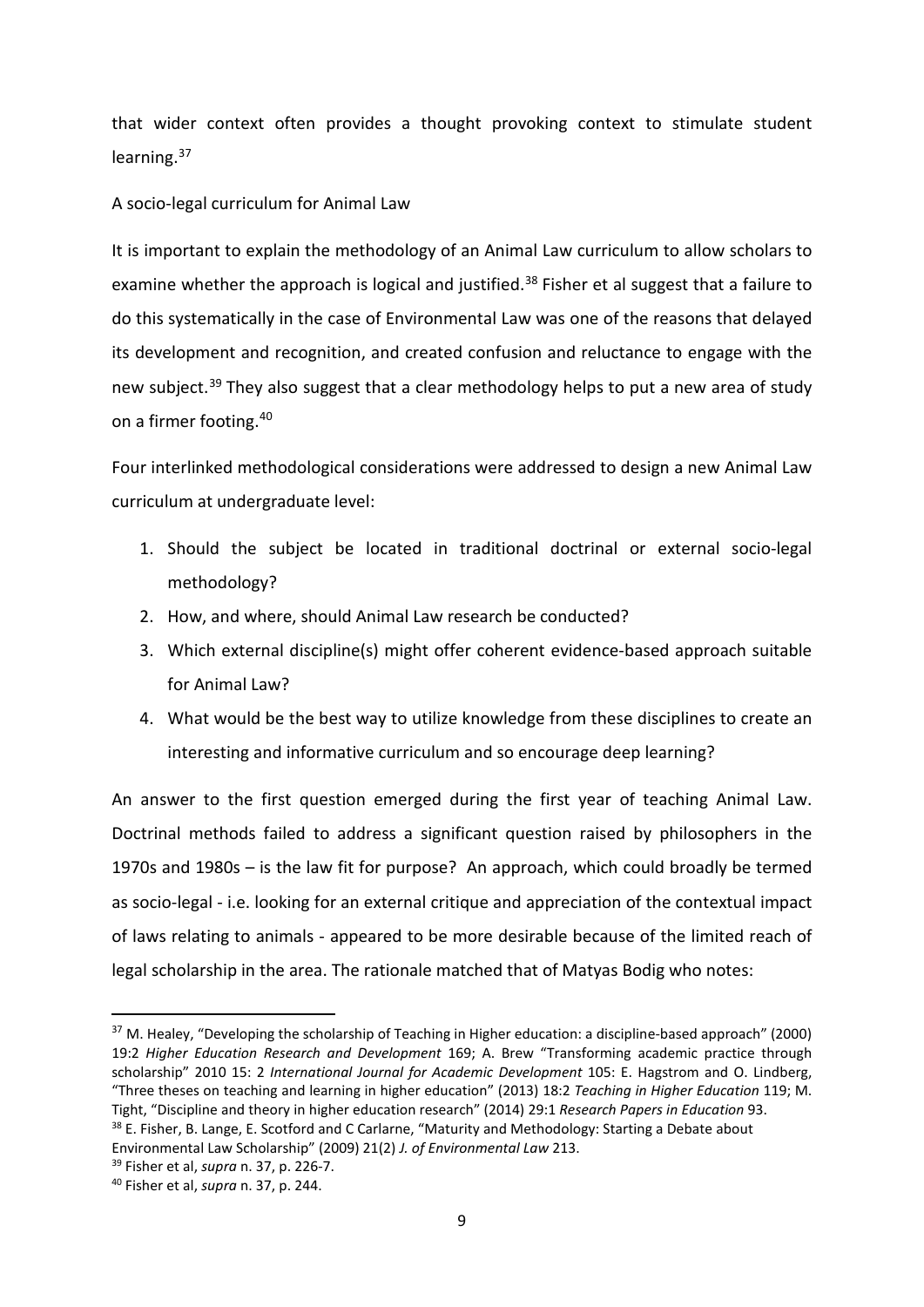'[I]nterdisciplinary engagement is sometimes necessary for legal scholars because some concepts and ideas built into the doctrinal structures of law cannot be made fully intelligible by way of pure normative legal analysis.'[41](#page-10-0)

To answer the second question as to how to research the area, the empirical methodology applied was similar to that recognised as effective in other disciplines by Tranfield, Denyer and Smart.<sup>[42](#page-10-1)</sup> The best legal, historical, scientific and philosophical contributions were selected following a systematic review of all available sources. This process of research took place over four years using over four-hundred sources.

The third question regarding appropriate discipline areas was answered by a wealth of philosophical and scientific discussion in the areas of animal sentience, ability to suffer pain and basic welfare standards for different species based on their natural behaviour. These two disciplines also appeared to answer the fourth question in that they could provide an interesting context for students. They would guide students' research in the area, involve a deeper appreciation of the law and develop a method of critical reasoning in Animal Law embedded in the 'moral framework of human discourse.'<sup>[43](#page-10-2)</sup> Another significant theme was the dominant issue of historical context, so adding a third discipline upon which to design this overall approach. The addition of an historical approach helps students to gain an appreciation of the connection between legal, historical, philosophical and scientific reasoning. It allows a critique of extant law as a reflection of the prevailing philosophical thinking and scientific knowledge at the time it was introduced. Concerns raised in the modern day often have a contentious 'mirror history' which can inform an approach to reform. For example, a discussion of the introduction of the first animal protection legislation in the UK in 1822 to prevent bull-baiting at fairs and wakes was contested by those unwilling to lose a tradition stretching back some six hundred years. [44](#page-10-3) Foxhunting continues to attract deeply entrenched views and there are calls for the rights of landowners and tradition, stretching back to William the Conqueror, to be given precedence

<span id="page-10-0"></span> <sup>41</sup> M. Bodig, "Legal Doctrinal Scholarship and Interdisciplinary Engagement" (2015) 2 *Erasmus Law Review* 42, p. 42.

<span id="page-10-1"></span><sup>&</sup>lt;sup>42</sup> D. Tranfield, D Denyer and P. Smart, "Towards a Methodology for Developing Evidence-Informed

<span id="page-10-2"></span>Management Knowledge by Means of Systematic Review" (2003) 14 *British Journal of Management* 207. 43 J. Shaw "Reimagining Humanities: Socio-Legal Scholarship in the Age of Disenchantment" in D Feenan (ed) *What is Socio-Legal Studies?* (London: Palgrave MacMillan, 2013) p. 112.

<span id="page-10-3"></span><sup>44</sup> An Act to Prevent the Cruel and Improper Treatment of Cattle. [22 July 1822]. See S. Brooman and D Legge, supra n. 2, pp. 40-43.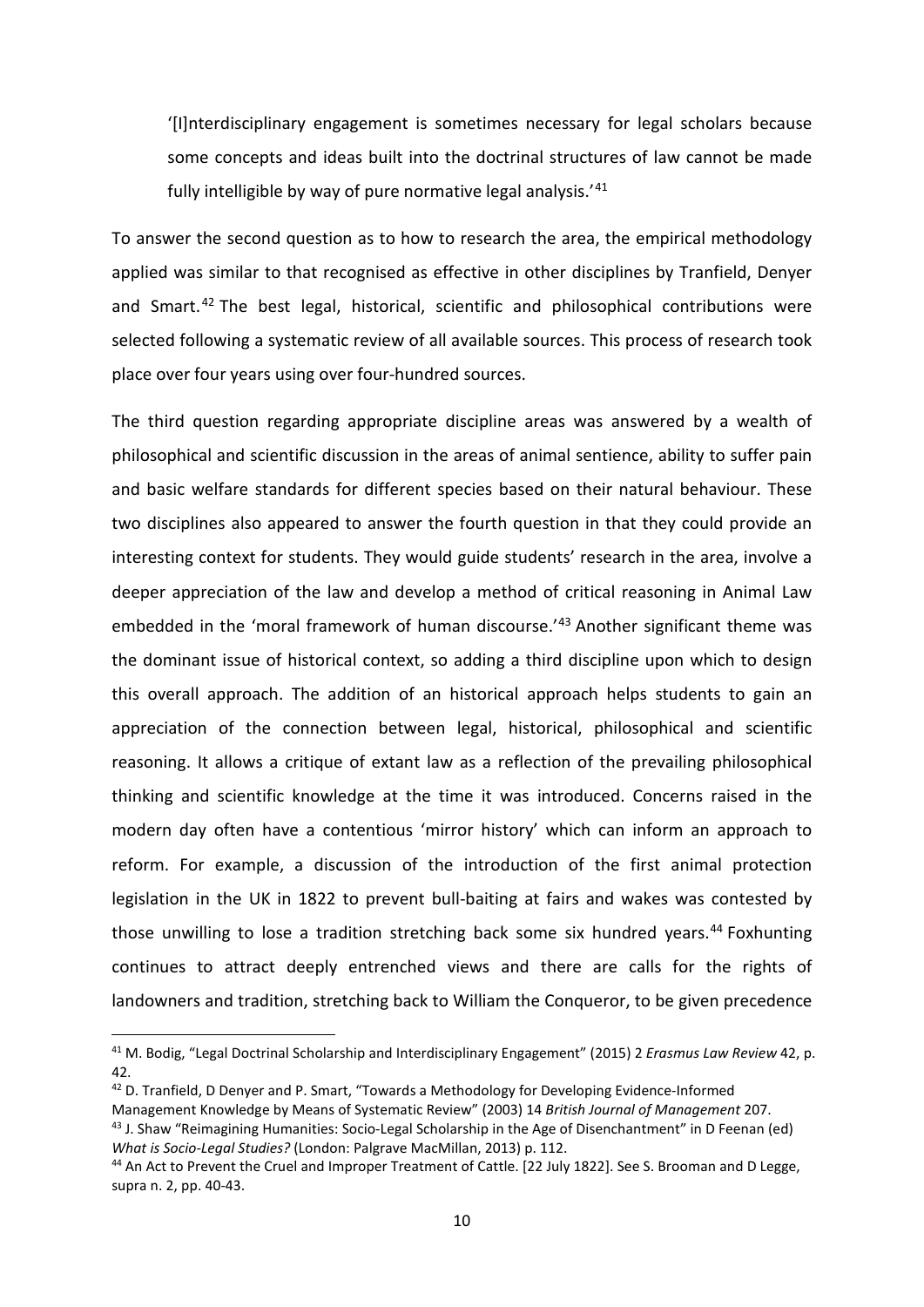over welfare concerns. Critical awareness of the historical context stimulates student interest when discussing these historical connections.

The student researcher is exposed to all sides of the philosophical debate to avoid the criticism of 'blinkered vision,' as has been suggested was the case in teaching Environmental Law.<sup>[45](#page-11-0)</sup> However, as Hillyard observes of those involved in socio-legal scholarship, I am influenced by 'a vision of a just society which is informed by moral indignation.' I freely admit that my personal position can sometimes be difficult or impossible to conceal.<sup>[46](#page-11-1)</sup> Conversely, this translates positively for students who often comment on my passion for the subject in feedback.

This approach to studying Animal Law encourages students to ask the following questions: How has the law arrived at its current position? What scientific evidence (e.g. of animal suffering/scientific validity of research) is available in the area in question? How does this impact on the philosophical and ethical discussions in the area? And, what are implications for reform? This has influenced curriculum design elsewhere as shown by a survey of learning objectives on Animal Law courses in Australia.[47](#page-11-2)

The discussion above attempts to add academic and methodological rigor to Animal Law and clarity to the curriculum.<sup>[48](#page-11-3)</sup> Other approaches are possible in building a new subject area. For example, it is easy to appreciate the value of doctrinal research regarding the ability of the Common Agricultural Policy to deliver on aspects of animal welfare,<sup>[49](#page-11-4)</sup> or the use of the precautionary principle of EU Law to protect animals used in experimentation.<sup>[50](#page-11-5)</sup> Articles combining a doctrinal analysis and a socio-legal approach are becoming much more common where it is very difficult to separate the discipline of law from moral concern, such as the continuing plight of chickens in United States farming,<sup>[51](#page-11-6)</sup> and whaling.<sup>[52](#page-11-7)</sup> However, I suggest that a socio-legal approach is vital in order to appreciate the importance of the

<span id="page-11-0"></span> <sup>45</sup> Fisher *et al*, *supra* n. 37, p. 222.

<span id="page-11-1"></span><sup>46</sup> P. Hillyard "Invoking Indignation; Reflections on Future Directions of Socio-Legal Studies" (2002) 29:4 *J. of Law and Society* 645, p. 656.

<span id="page-11-2"></span><sup>47</sup> N. James and R. James, *supra* n. 10.

<span id="page-11-3"></span><sup>48</sup> G. Little, *supra* n. 18, p. 26.

<span id="page-11-4"></span><sup>49</sup> D. Ryland, "Animal Welfare in the Common Agricultural Policy: Wherefore art thou?" (2015) 17:1 *Environmental Law Review* 22.

<span id="page-11-5"></span><sup>50</sup> J. McEldowney and S. McEldowney, *supra* n. 13, p. 187.

<span id="page-11-6"></span><sup>&</sup>lt;sup>51</sup> V. Watnick, "The business and ethics of laying hens: California"s ground-breaking law goes into effect on animal confinement" (2016) 43:1 *Boston College Environmental Affairs Law Review* 45. 52 J. Smith, *supra* n. 24, p. 301.

<span id="page-11-7"></span>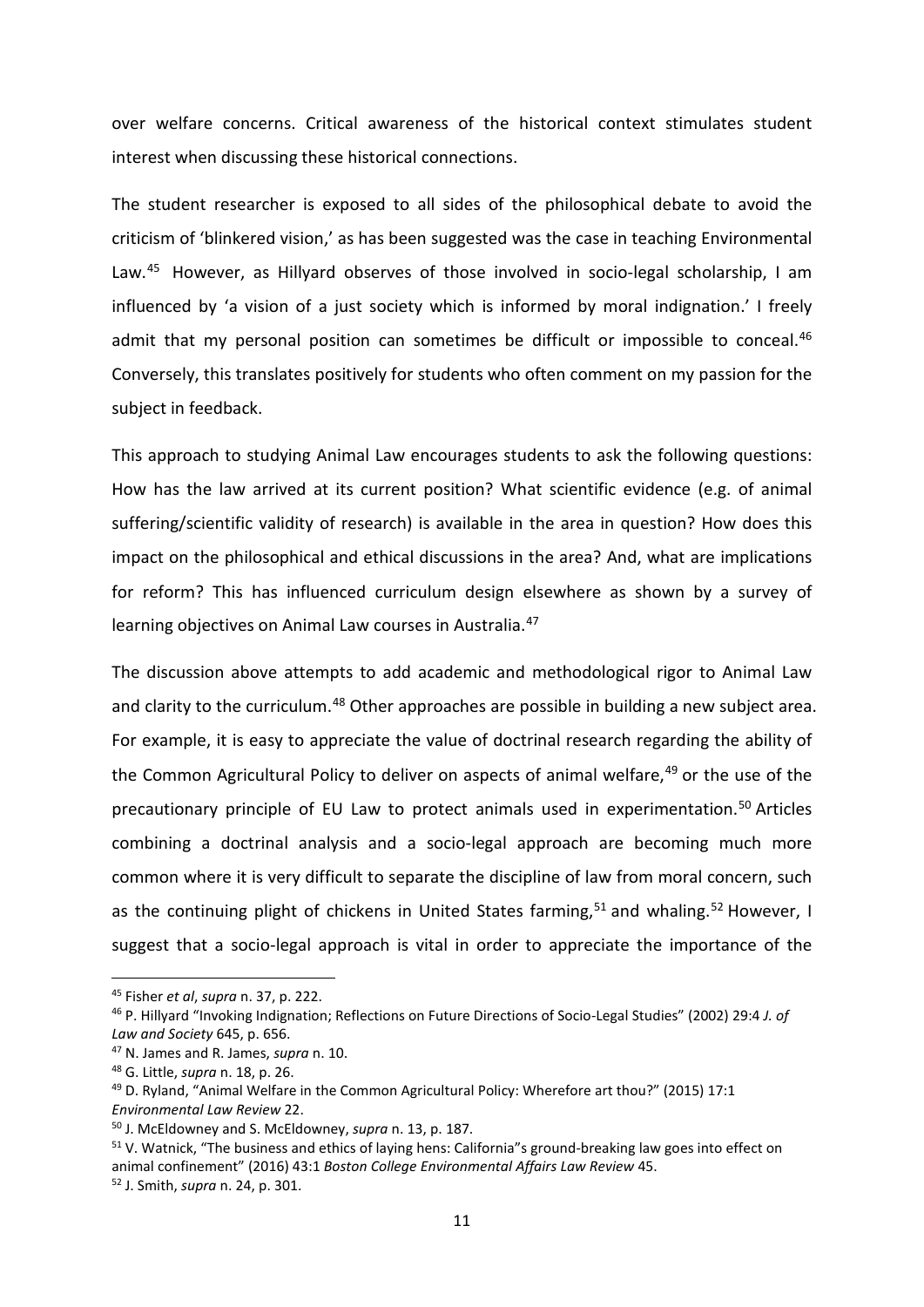subject as a vehicle for discussions around morality, human values, environmental degradation, sustainability, animal welfare, cruelty and the protection of endangered species.

The use of external disciplines to develop a new subject area need not be a one-way street - legal scholars have much to contribute to research in this area.<sup>[53](#page-12-0)</sup> It has been noted by environmental lawyers that their intention in using the tools of other disciplines was not to entirely hand over the issue to scientific experts but to work with them to improve the scope and facility of law – making a contribution to subject/discipline development is vital.<sup>[54](#page-12-1)</sup>

Why has Animal Law failed to develop amongst legal education providers in the UK?

Nicole Graham notes a reluctance of legal scholars to engage with knowledge beyond the confines of law in relation to the environment and sustainability.<sup>[55](#page-12-2)</sup> It has been suggested that there is a world-wide challenge for legal education to show 'more fluidity in the boundaries between law and other professional disciplines', and that 'exposing lawyers to the mind-sets and assumptions of other disciplines can be a powerful experience.' [56](#page-12-3) The emergence of Wild Law has also encountered the inertia of current legal norms. Helena Howe notes: 'Until we change our thought processes – our jurisprudence – we cannot change the way we regulate our interactions with the natural world'. [57](#page-12-4)

It seems that legal education sometimes struggles to look beyond its own boundaries, particularly in the areas associated with the green agenda. The lack of momentum in the development of Animal Law has affected the development of other 'green' issues in legal education. Jamie Murray notes that ecological approaches to law emerged in the 1970s, but the central call for the need to link law and ecology has yet to fully materialise despite

<span id="page-12-0"></span> <sup>53</sup> Fisher *et al*, *supra* n. 37, p. 248.

<span id="page-12-1"></span><sup>54</sup> N. Turget "The Influence of Ecology on Environmental Law: Challenges to the Concept of Traditional Law" (2008) 10 *Env L Rev* 112, p. 124.

<span id="page-12-2"></span><sup>55</sup> N. Graham, "This is not a thing: land, sustainability and legal education" (2014) 26 *J Environmental Law* 395.

<span id="page-12-3"></span><sup>&</sup>lt;sup>56</sup> P. Baron and L. Corbin, "Thinking like a lawyer/acting like a professional: communities of practice as a means of challenging orthodox legal education" (2012) 46:2 *The Law Teacher* 100, pp. 116-117.

<span id="page-12-4"></span><sup>&</sup>lt;sup>57</sup> H. Howe " Making Wild Law Work – The Role of "Connection with Nature" and Education in developing Ecocentric Property Law" (2017) 29 *J Environmental Law* 19, p. 24.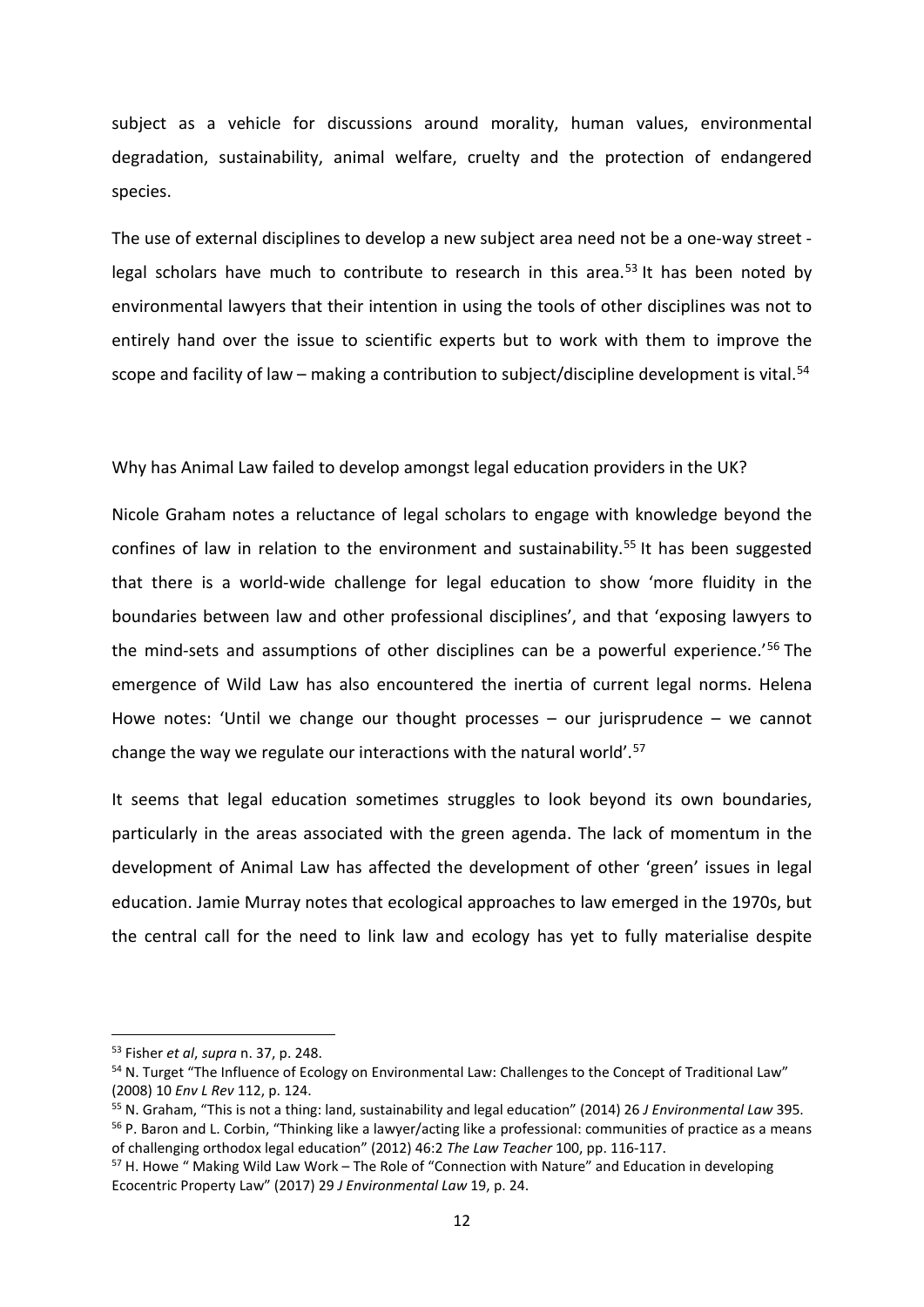gathering momentum more recently.<sup>[58](#page-13-0)</sup> 'Green' law subjects have failed to gain a critical mass necessary to make a meaningful contribution to issues of sustainability. For Animal Law this means few contributions by legal scholars in vital areas such as the disappearance of species or exploring the relationship boundaries between science and law in light of new knowledge about animal sentience. [59](#page-13-1)

The spectre of the long-running Legal Education Training Review (LETR) highlights another factor that has delayed Animal Law or other 'green' socio-legal subjects gaining a foothold in legal education provision in the UK. $^{60}$  $^{60}$  $^{60}$  The SQE has cast a cloud on the immediate future of legal education and dominates the recent past. The LETR embraces discussion amongst professionals and educators as to the form and function of legal education provision in England and Wales. A significant component is the role of undergraduate education and its fitness to provide students with skills to enter the legal professions. UK law schools have been immersed in 'conversations' about providing skills to match these purposes – not the boundaries of socio-legal scholarship. It is conjectured here that that these discussions have severely curtailed the development of socio-legal approaches to legal education, including Animal Law. The legal academy has been caught up in defence of its relevance to the future of legal training – notions of skills, job-readiness, employability and academic survival are not the natural precursors to discussion of the relevance of legal education to sustainability, animal welfare, wild law or the loss of species.

Guth and Ashford (2014) discuss the risks for socio-legal education enmeshed in the LETR, which may remove from UK law degrees a significant element of the development of analytical skills and critical thought and external awareness:

Students will therefore be robbed of the opportunity to engage with rich socio-legal writing on a wide variety of topics and will not be pushed to explore the variety of angles and stories which are influenced by law and indeed influence law. This would

<span id="page-13-0"></span> $58$  J. Murray, "Earth Jurisprudence, Wild Law, emergent Law: The Emerging Field of Ecology and Law – Part 1", (2014) 35 *Liverpool Law Review* 215, p 217.

<span id="page-13-1"></span><sup>59</sup> G. Little, *supra* n 15, p. 2.

<span id="page-13-2"></span> $60$  "Setting Standards: The Future of Legal Services Education and Training Regulation in England and Wales." (2013) The Final Report of the Legal Education and Training Review independent research team. See <http://www.letr.org.uk/the-report/> Accessed 26<sup>th</sup> February 2017.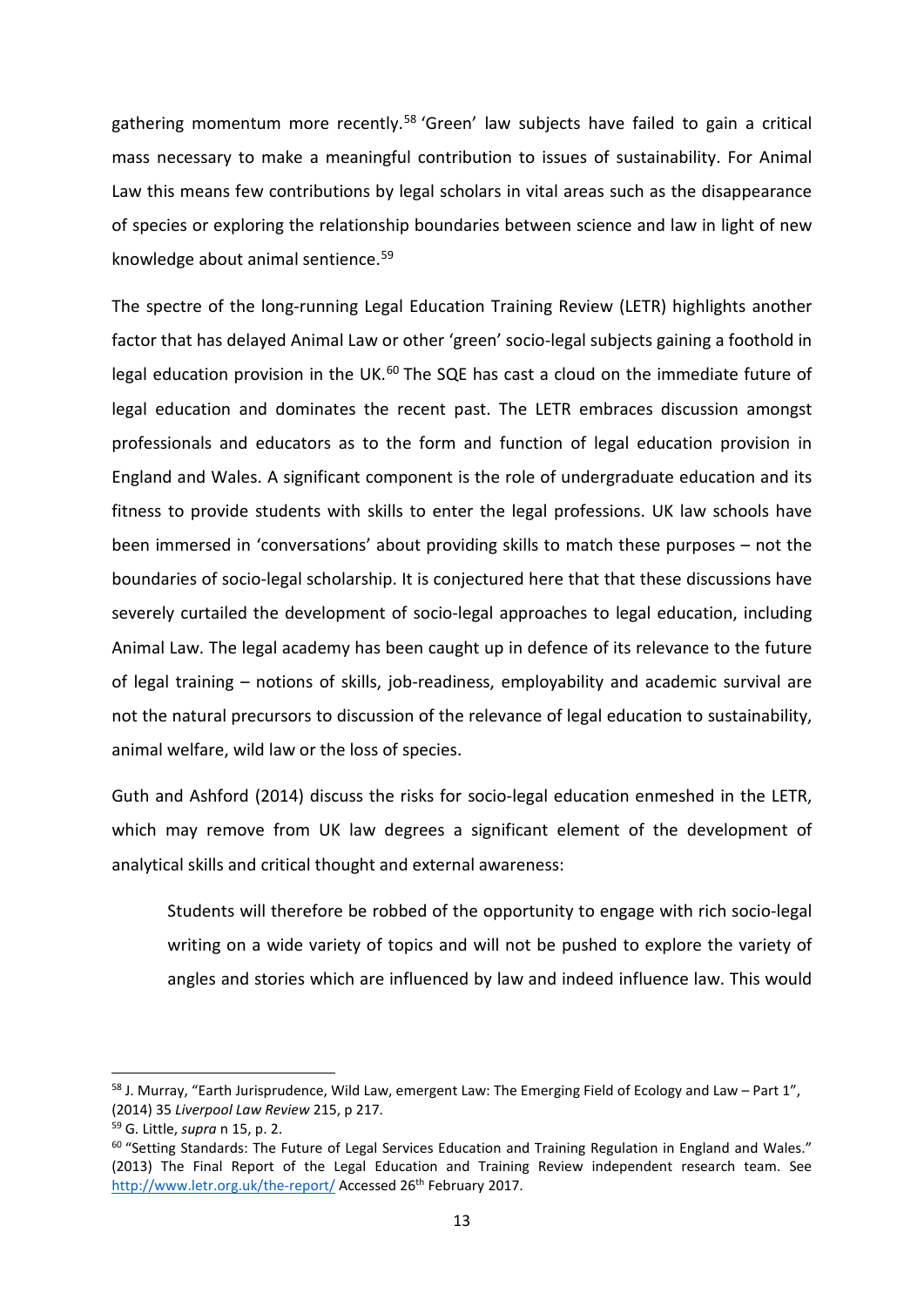be a shame for the future of socio-legal studies but would be a disaster for liberal law degrees.<sup>[61](#page-14-0)</sup>

Hopefully, the new SQE will not signal the end of the traditional law degree or socio-liberal aspects of it. The UK law degree currently serves the dual purpose of providing a broad liberal arts education and advances the student towards the professions. Those working in socio-legal studies see the advantages of educating law students in the light of external context. [62](#page-14-1) Discussion about Animal Law adds to conversations about who 'owns' the law degree? The profession, the academy or both?

## Why should you introduce Animal Law to your university?

Despite apparent uncertainties in the direction of legal education, you may be one of those in the UK legal education academy who recognises the value of Animal Law. The moral and philosophical elements of studying such an emotive subject make this an attractive area for many students and it is odd that the country of animal lovers has failed to match student demand which is satisfied in other countries. There is no evidence that the legal academy is less predisposed to the plight of animals that the rest of the UK population but there is a lingering suspicion from the socio-legal v doctrine debate that doctrinal English law teachers can be harsh judges of 'fringe subjects' such as Environmental Law and Animal Law.

The reason why you might decide to design an Animal Law course is unlikely to be an overwhelming doctrinal case for its inclusion. It is more likely to be fuelled by Hillyard's 'sense of indignation' as an individual reacts to injustice in the treatment of animals. [63](#page-14-2) I suggest that the greatest influence for joining the development of Animal Law is an appreciation and understanding of why it matters – the interaction of moral values and law lies at the heart of Animal Law. It piques the interest of many students, joins contemporary public debate, addresses key questions about what it is to be human and brings the study of law closer to issues of sustainability and the future preservation of species, including *homo sapiens*. How many law subjects touch on human cruelty or the future of the planet?

<span id="page-14-0"></span> <sup>61</sup> J. Guth and C. Ashford, *supra* n. 35, p. 13.

<span id="page-14-1"></span><sup>62</sup> J. Guth and C. Ashford, *supra* n. 35, p. 13.

<span id="page-14-2"></span><sup>63</sup> P. Hillyard, *supra* n. 52, p. 656.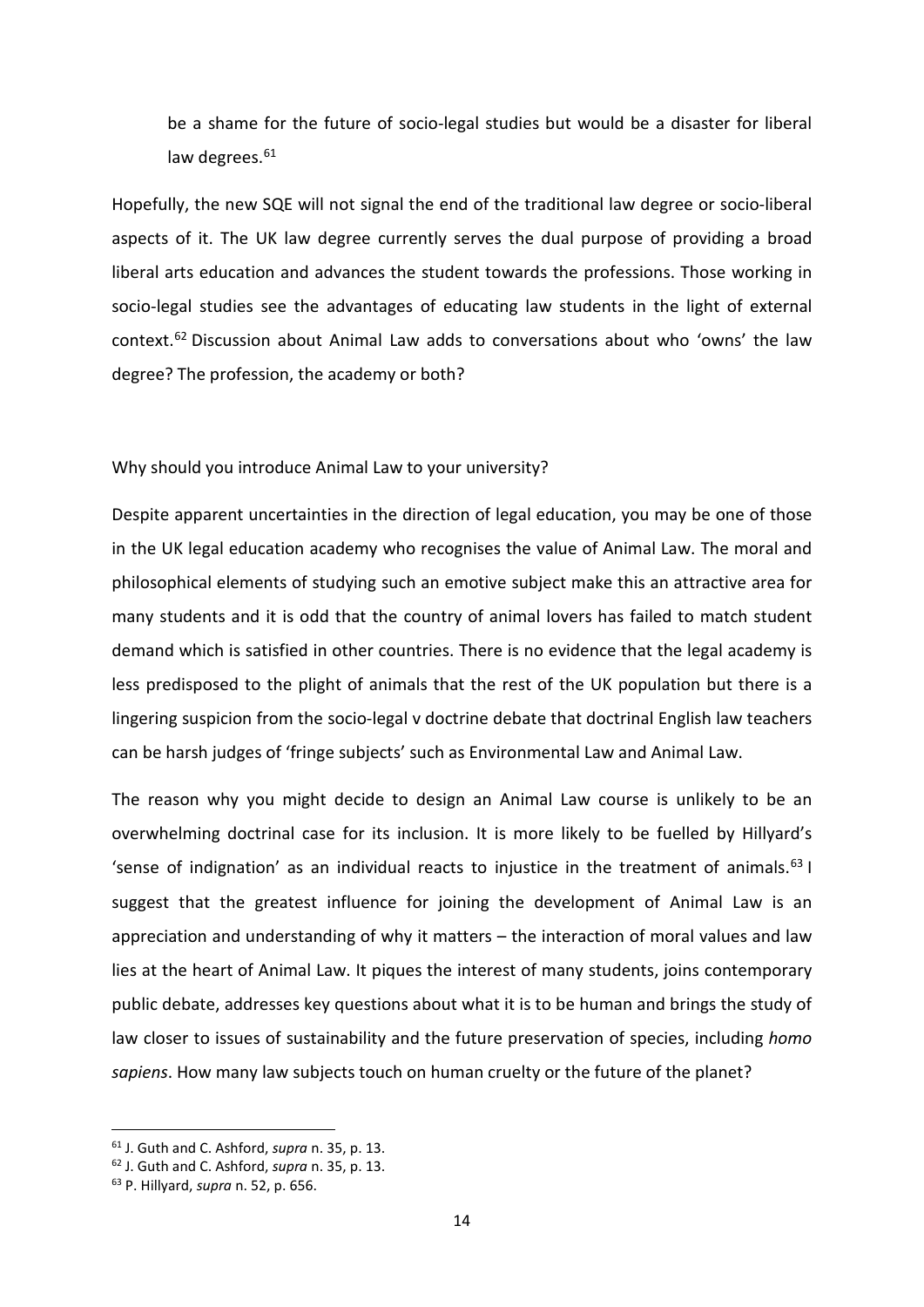Kristin Stilt of Harvard Law School expresses her motivation for teaching Animal Law: 'We know how law doesn't work for animals, but we have no clear idea yet about how it should.'[64](#page-15-0) The boundaries of this subject are in the early stages of development - part of the reasoning to introduce Animal Law into the legal education syllabus revolves around its newness. Animal Law brings the possibilities of original research and connections with politics and environmental awareness. As legal academics, we often look beyond the needs of business to seek the wider context and impact of law. However, as well as listening to our 'inner voices', there may be less individually-located guidance which supports the introduction of Animal Law more widely in the UK legal academy.

Conversely to its focus on the needs of the profession and the gloomy predictions alluded to above, the LETR may provide part of the reasoning for the introduction of Animal Law and other more socio-politically related courses into undergraduate or post-graduate, legal education. However, the reference is hardly the clearest signal of the need to enhance provision with courses such as Animal Law. The Report recommends that:

The learning outcomes at initial stages of LSET [Legal Skills and Education Training] should include reference (as appropriate to the individual practitioner's role) to an understanding of the relationship between morality and law.'[65](#page-15-1)

The proposed United Kingdom National Law Subject Benchmark Statement specifically embraces the need for legal education to develop a broad range of skills in law students.<sup>66</sup> It is a clear statement by a regulator that there needs to be a focus on aspects of knowledge beyond the traditional confines of legal education in the developing the 'qualities of mind' of the law student:

- awareness of principles and values of law and justice, and of ethics;
- knowledge and understanding of theories, concepts, values, principles and rules of public and private laws within an institutional, social, national and global context.<sup>[67](#page-15-3)</sup>

<span id="page-15-0"></span> <sup>64</sup> C. Feinburg "Are Animals Things?" (2016) Harvard Magazine March-April 40, p. 42. <http://harvardmagazine.com/2016/03/are-animals-things> Accessed 1st March 2017

<span id="page-15-1"></span><sup>65</sup> LETR, supra n. 74, p. 287.

<span id="page-15-2"></span><sup>66</sup> Quality Assurance Agency "Subject Benchmark Statement Law" (Gloucester: QAA, 2015) See <http://www.qaa.ac.uk/publications/information-and-guidance/publication?PubID=2966#.VtAxA8ZFDdY> accessed 26<sup>th</sup> February 2017.

<span id="page-15-3"></span><sup>67</sup> QAA, *supra* n. 63, p. 7.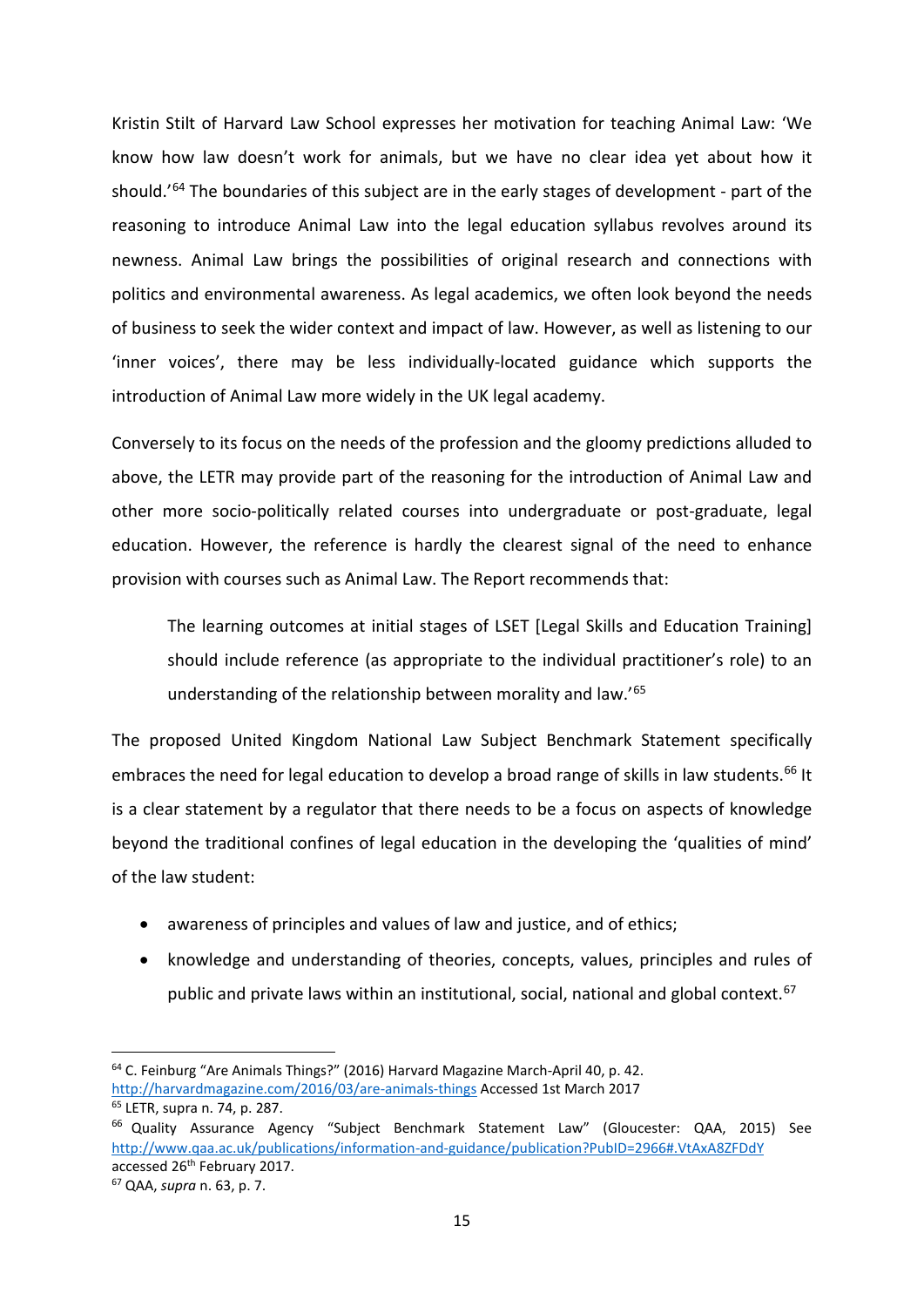There is little guidance as to what is meant by some of these phrases but they can clearly be read as recommending the desire to develop students' sense of morality and issues around the sustainability of human activities, including those raised by Animal Law.

The concept of 'sustainability' stresses the need for future human activities to be conducted to preserve the balance of the environment. Amongst legal educators it has been described as 'among the most important ideas to come out of the 20<sup>th</sup> Century.'<sup>[68](#page-16-0)</sup> Legal education in the UK seems to have overlooked, almost entirely, the *Decade of Education for Sustainable Development* (2005-14).[69](#page-16-1)

The introduction of Animal Law might help address what Nicole Graham suggests is inertia inherent in the 'institution of law' that largely ignores the concept of public environmental responsibilities. In discussing Land Law Graham suggests that:

Despite significant pedagogical and philosophical differences between conventional and critical approaches to legal education, and despite very different ideologies of law itself, the thread of anthropocentricism is common to most in that land is presented as the 'thing' of property relations between 'persons'. It is time to acknowledge that land is not a 'thing' and that the occasion for rethinking law's categories has arrived – the adverse environmental effects of institutionalised anthropocentricism are evident.<sup>[70](#page-16-2)</sup>

Vito de Lucia also suggests that legal education may need to look to developments in knowledge outside law, and re-align with issues of environmental sustainability:

<span id="page-16-0"></span> <sup>68</sup> J. Dernbach, "The essential and growing role of legal education in achieving sustainability" (2011) 60:3 *J. of*  Legal Education 489, p. 490.<br><sup>69</sup> UNESCO Resolution 57/254 on UN Decade of Education for Sustainable Development. 57<sup>th</sup> Session, 20<sup>th</sup> Dec

<span id="page-16-1"></span><sup>2002.</sup>

<span id="page-16-2"></span><sup>70</sup> N. Graham, *supra* n. 57, p. 422.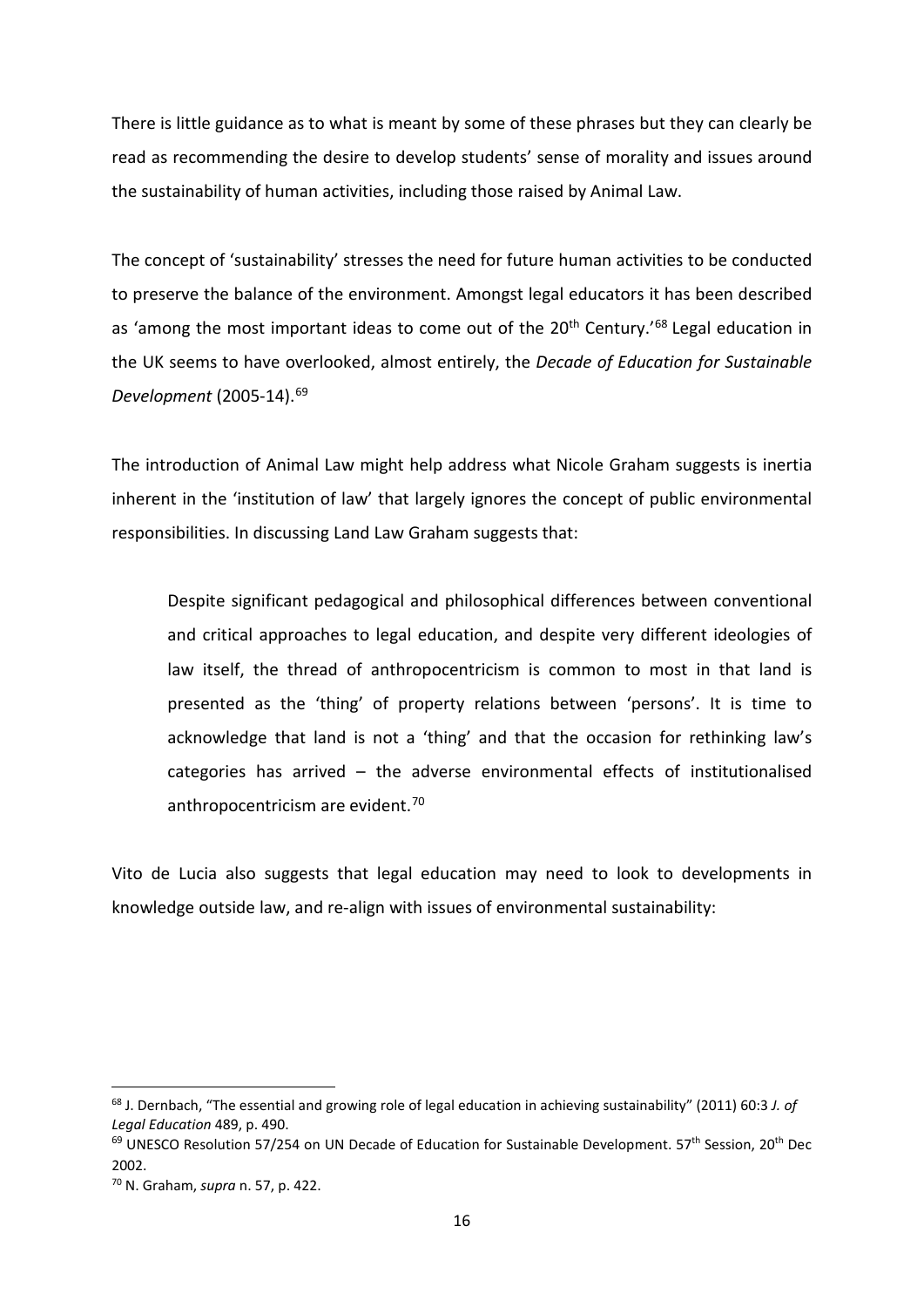[T]he role of law, and of legal scholarship, may be significant, particularly if seen from the point of view of an urgent need to re-orient law in an ecological direction. Law is in fact both product and producer of a particular worldview.<sup>[71](#page-17-0)</sup>

Animal Law does not correct this lacuna in legal education. Definitions of sustainability go beyond that which is rectified by Animal Law alone and endeavours to develop Wild Law are strongly related to these discussions. However, it might go at least part of the way in answering the call for higher education to focus on curricular development aspects of sustainability rather than, for example, improving the impact of campus design.<sup>[72](#page-17-1)</sup>

Animal Law stimulates discussions around the connections between human activities and their effect on animals and the environment.<sup>[73](#page-17-2)</sup> Law schools offering law courses addressing issues of sustainability have begun to appear across the US, including post-graduate and PhD study.<sup>[74](#page-17-3)</sup> This has not been the case in the UK - Animal Law could part form part of provision to address UNESCO's call to introduce students to aspects of sustainability in their education.

In addition, the introduction of Animal Law courses in UK universities could give rise to the potential of more direct involvement of the academy and law students in developing an advocacy link along the lines of the example set by the Animal Legal Defense Fund in the US. This aligns with calls for legal scholarship to be guided by the objective of moving and developing the direction of law as it is applied in practice.<sup>[75](#page-17-4)</sup> It would enable members of the UK legal academy to influence the development of a methodology of Animal Law at home and in other countries which currently look to the US for influence and guidance.<sup>76</sup>

## Conclusion

**.** 

<span id="page-17-0"></span> $71$  V. De Lucia, "Competing Narratives and Complex Genealogies: The Ecosystem Approach in International Environmental Law" (2014) 27:1 *J. of Environmental Law* 91, p. 117.

<span id="page-17-1"></span><sup>72</sup> B. Christie, K. Miller, R. Cooke and J. White, "Environmental sustainability in higher education: how do academics teach?" (2012) 19:3 *Environmental Education Research* 385, p. 386.

<span id="page-17-2"></span> $73$  J. Holder, "Identifying Points of Contact and Encouragement Between Legal and Environmental Education" (2013) 40:4 *J. of Law and Society* 541, at p. 547.

<span id="page-17-3"></span><sup>74</sup> J. Dernbach, *supra*, n. 72, at p. 504.

<span id="page-17-5"></span><span id="page-17-4"></span><sup>&</sup>lt;sup>75</sup> D. Hricik and V. Salzmann, "Why there should be fewer articles like this one: law professors should write for legal decision-makers and less for themselves" (2005) 38 *Suffolk University Law Review* 761, at p. 765. <sup>76</sup> T. de Almeida Silva, *supra* n. 11, p. 507.